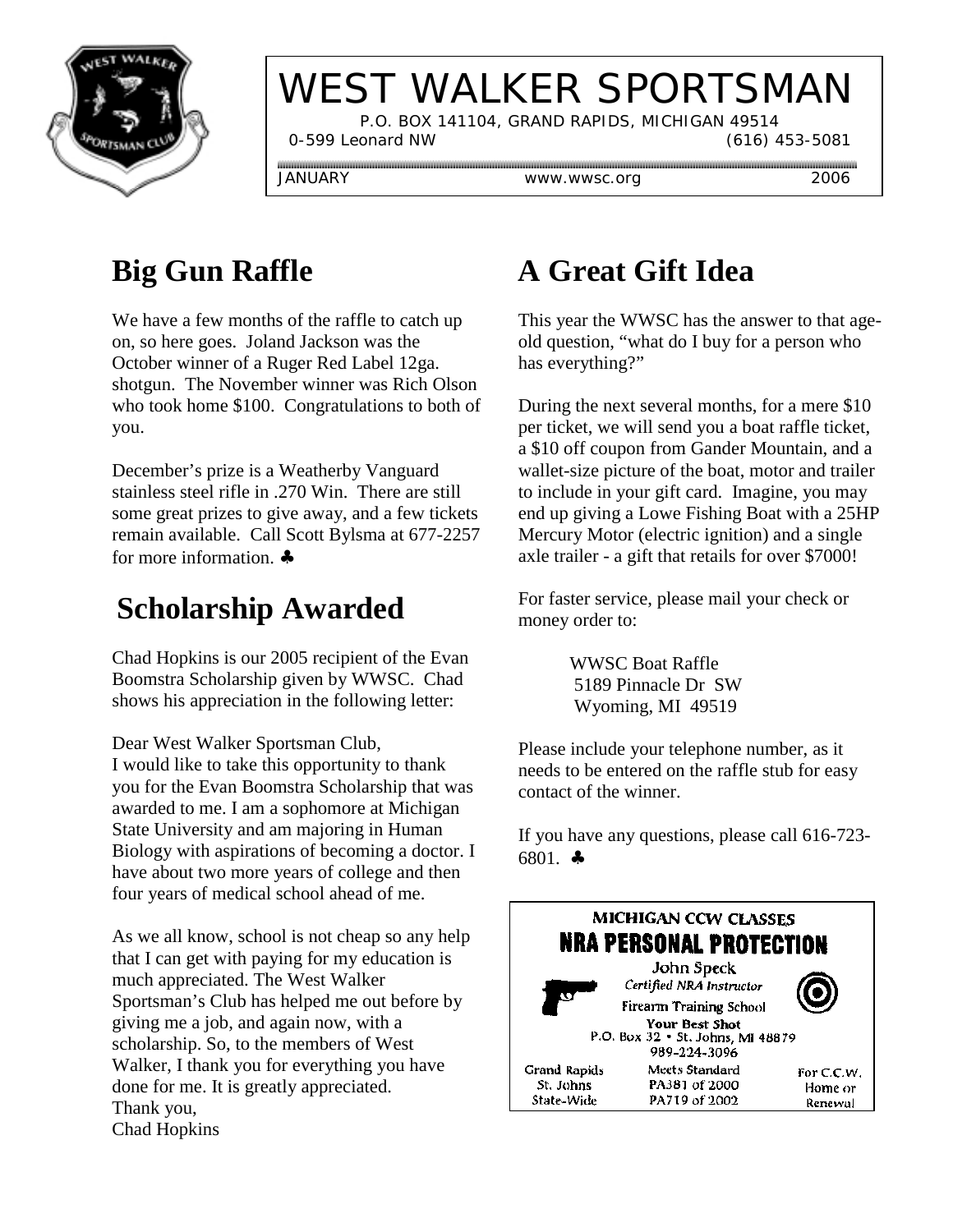#### **Cowboy News**

The West Walker Rangers have received approval from The Single Action Shooting Society (SASS) to host the **Michigan State Black Powder Championship** in conjunction with our two-day match to be held **July 1&2**, 2006.

The big event is titled, "**Smoke on the Range.**" Competitors may use either smokeless or black powder, but we'd sure like to see those who usually shoot the smokeless stuff take a trip over to the "dark side" and participate in the championship event. Black powder championships in Cowboy action shooting is relatively new, so we're not sure how many will try shooting through the smoke! One thing's for sure; we expect a great turnout since the entrance fees are very reasonable.

Vendors are welcome to set up at the range and should call Len Nanzer at (616) 340-9197. Additional information about the shoot can be had by contacting Tony Astuccio at tonyastuccio@astuccioins.com. We hope you'll make plans to join us the first weekend in July for what should be a truly memorable event. ♣

#### **Indoor Shooting!**

Our friends at **Grand Rapids Rifle and Pistol Club (GRRPC)** invite you to come and shoot with them at their indoor facility. They feature a fifty-foot range with twelve shooting positions. The clubhouse area serves as a gathering place for members and also as a venue for instructional classes in concealed carry, introductory shooting and gun safety, and advanced shooting clinics.

Annual membership is \$75 plus \$5 per shooting session. Currently, GRRPC is offering a **special discounted rate of \$50** to current members of West Walker Sportsman's Club, who are not already members of GRRPC.

You are invited to visit their facilities at **1331 Nagel, SW** in **Wyoming, MI** during any

scheduled "open shooting" time to tour the facilities and learn more about club activities and membership. You can visit them online at www.grrpc.org or call the club at (616) 243-6399 for more information. ♣



#### **Archery Events**

January brings the start of several indoor archery leagues to WWSC. We've mentioned some of them before in these pages and on our website, but here is a summary of all we have to offer:

**Morning League** starts 10AM, January 5. A fun league with Pole Parauka, (616) 456-5365

**Evening League** starts 7PM, January 12. This is a 12-week league. Call Vince or Joan (616) 895- 5009 or mi3drs@msn.com

**Girls' Night League** starts January 10 and runs 12 weeks, excluding the  $2<sup>nd</sup>$  Tuesday of each month. WWSC membership not required. Call Joan at  $(616)$  895-5009 or jaschultes@aol.com

**Kids Classes** run 6 weeks each. The first class starts January 7, while the second starts February 18. Your child can choose from 2 different sessions. The 9:00 AM session is for learning the basics and having fun. The 10:30 AM session is for kids who want to learn competitive shooting under the Junior Olympic Archery Development. (JOAD). Call Vince or Joan.

**LMAA Tournaments** February 18&19, and April 1&2. NFAA targets. Call Vince or Joan.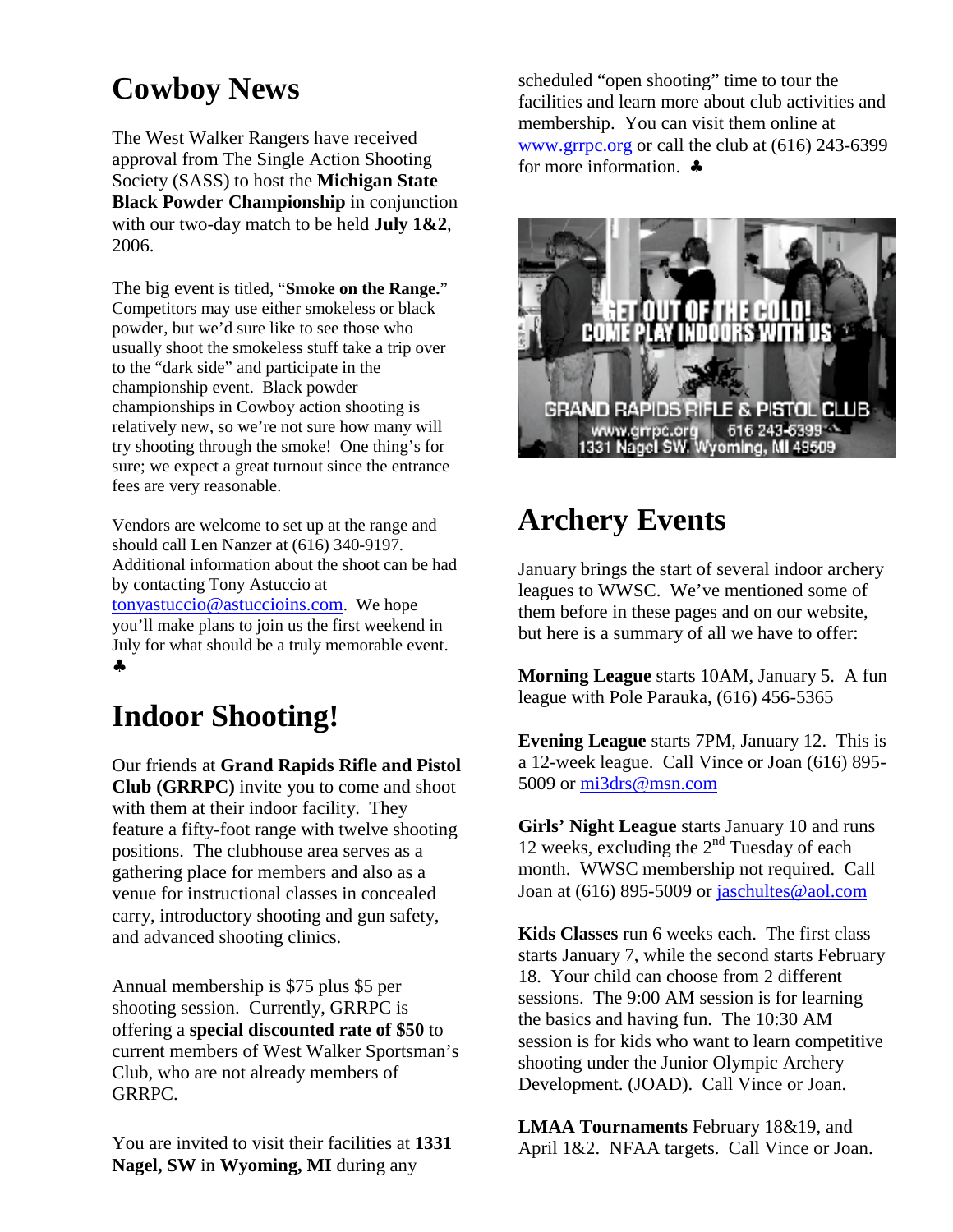|                                                 | <b>January</b>                                |                                                    |                                                                                                                          | 2006                                                                                                 |                         |                                                                                                           |
|-------------------------------------------------|-----------------------------------------------|----------------------------------------------------|--------------------------------------------------------------------------------------------------------------------------|------------------------------------------------------------------------------------------------------|-------------------------|-----------------------------------------------------------------------------------------------------------|
| Sun                                             | Mon                                           | Tue                                                | Wed                                                                                                                      | Thu                                                                                                  | Fri                     | Sat                                                                                                       |
| $\mathbf{1}$<br><b>New Years</b><br>Day         | $\overline{2}$<br><b>NWTF</b><br>meets 7 to 9 | $\overline{\mathbf{3}}$                            | $\overline{\mathbf{4}}$<br><b>Winter League</b><br><b>Begins</b><br>Archery,<br>Trap & Skeet<br>9 to 12 AM<br>6 to 10 PM | 5<br><b>Morning</b><br><b>Archery</b><br>starts 10AM<br><b>Duck</b><br><b>Hunters</b><br>meet 7 to 9 | 6                       | 7<br><b>Kids Archery</b><br><b>Classes start</b><br><b>9AM</b><br>Archery,<br>Trap & Skeet<br>$10$ to $2$ |
| 8<br>Archery,<br>Trap & Skeet<br>10 to 2        | 9                                             | 10                                                 | 11<br>Archery,<br>Trap & Skeet<br>9 to 12 AM<br>6 to 10 PM                                                               | 12<br><b>Archery</b><br>League<br>begins 7PM<br><b>Charter</b><br><b>Meeting</b><br>7:30             | 13                      | 14<br>Archery,<br>Trap & Skeet<br>10 to 2                                                                 |
| 15<br>Archery,<br>Trap & Skeet<br>10 to 2       | 16                                            | 17<br>Girls' Night<br><b>Archery</b><br>starts 7PM | 18<br>Archery,<br>Trap & Skeet<br>9 to 12 AM<br>6 to 10 PM                                                               | 19                                                                                                   | 20                      | 21<br><b>Sporting Clays</b><br>10AM to 2PM<br>Archery,<br>Trap & Skeet<br>$10$ to $2$                     |
| 22<br>Archery,<br>Trap & Skeet<br>10 to 2       | 23                                            | 24                                                 | 25<br>Archery,<br>Trap & Skeet<br>9 to 12 AM<br>6 to 10 PM                                                               | 26                                                                                                   | 27                      | 28<br>Archery,<br>Trap & Skeet<br>$10$ to $2\,$                                                           |
| 29<br>Archery,<br>Trap & Skeet<br>$10$ to $2\,$ | 30<br>Deer Check<br>10 to 3                   | 31<br><b>Board</b><br><b>Meeting</b><br>7:00       | 'eb<br>Archery,<br>Trap & Skeet<br>9 to 12 AM<br>6 to 10 PM                                                              | $\overline{2}$<br><b>Duck</b><br><b>Hunters</b><br>meet 7 to 9                                       | $\overline{\mathbf{3}}$ | $\overline{\mathbf{4}}$<br>Archery,<br>Trap & Skeet<br>$10$ to $2$                                        |